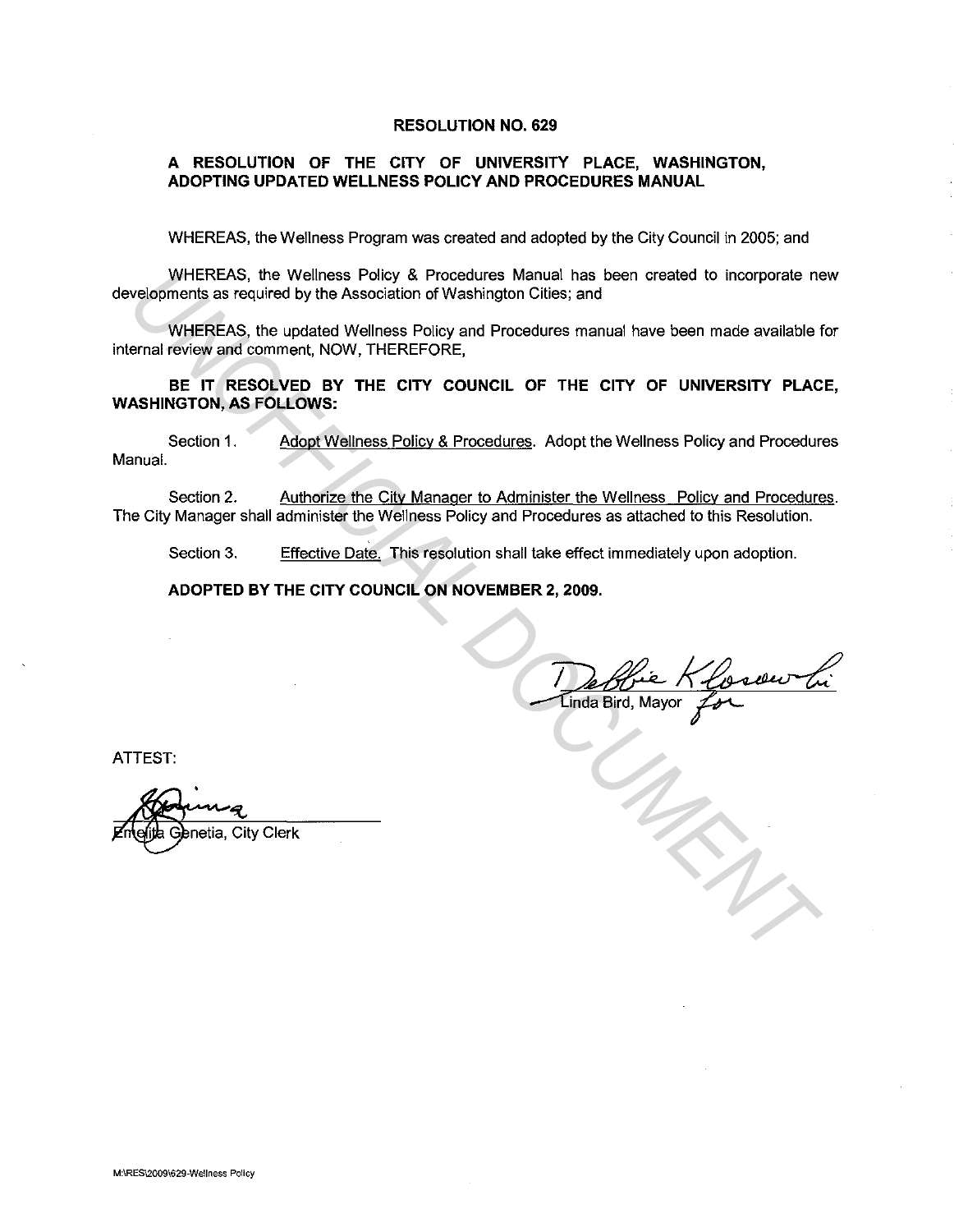# **CITY OF UNIVERSITY PLACE WELLNESS PROGRAM POLICY**

**Policy Purpose:** To create an environment that supports healthy lifestyles and offers opportunities for employees to optimize their health and well-being. This policy is established as a means to provide information and activities to City employees to encourage health and safety in the work environment.

**Mission Statement:** To promote a positive environment that encourages physical and mental well-being in our employees by preventing illnesses and injuries, improving morale, reducing absenteeism and enhancing productivity and performance.

**Goals:** Support wellness in the workplace by creating a program that meets the needs and interests of the employees of the City of University Place. Establish and maintain an on-site wellness room and Healthy Food Options purchasing program that are available to all employees. **Example Starting Convention and the interaction of the engologias physical and means the photon starting and the means of the engotion starting information and the means than the mean the mean of the care of the City of U** 

**Scope:** All City of University Place employees including full time, part-time, and seasonal.

**Voluntary Participation:** Employee participation in the programs and activities of the Wellness Committee is voluntary.

### **Wellness Program Committee:**

**1. Membership:** The Wellness Committee is made up of 6 to 8 members representing each department, one of which shall be the Committee's Chairperson. Membership on this Committee is voluntary. Members of each department shall be appointed by the Department Director.

**Departments:** Finance, UPTV & IT, Engineering, Human Resources, Parks & Recreation, Development Services, and Council.

- **2. Duties:** The duties of the Committee members are to :
	- **A.** Provide enthusiastic support of the purpose and goal of the Wellness Committee.
	- **B.** Act as a liaison between the Wellness Committee and the employees to represent the interests, needs, and opinions of the employees.
	- **C.** Help plan, implement, and promote Wellness programs.
	- **D.** Provide peer support and advocacy to boost wellness program participation.
	- **E.** Prepare an annual budget for program support.
	- **F.** Share responsibilities to lessen the workload impact on the Chairperson.
	- **G.** Perform evaluation of ongoing programs and activities.
	- **H.** Inform another attending member if they can not attend a meeting.
	- I. Assist (as required) other members in the execution of their Wellness events.
	- **J.** Represent your department and educate them of the various Wellness activities.
	- **K.** Fully support all agreed upon decisions by the Committee.
	- **L.** Attend conferences and retreats established by AWC.
	- **M.** Find new avenues to work with benefit administrators and business organizations, e.g. police and fire to maximize Wellness resources and relationships.

The duties of the Chairperson include:

**A.** Set the time and place of meetings.